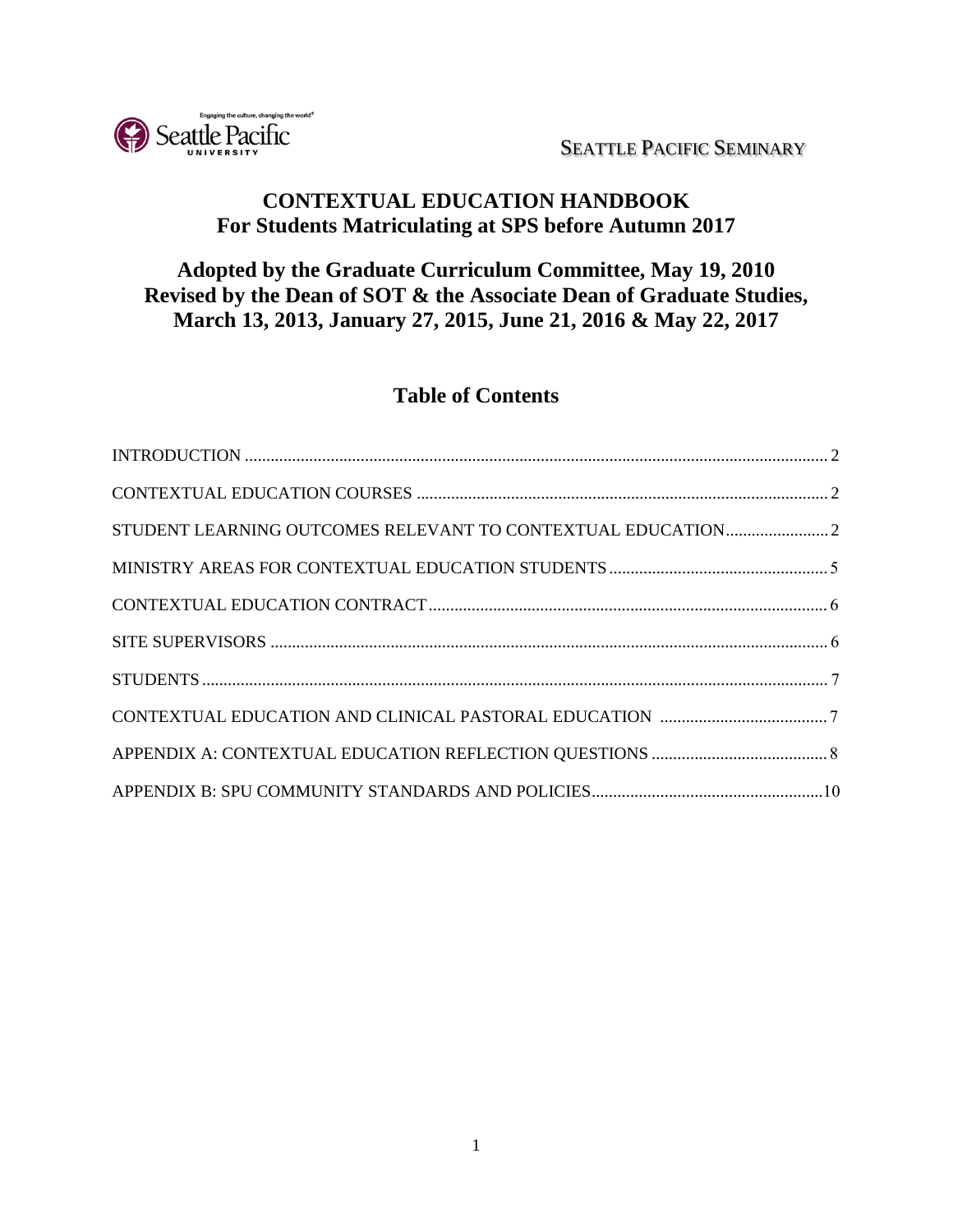<span id="page-1-0"></span>SEATTLE PACIFIC SEMINARY



# **CONTEXTUAL EDUCATION HANDBOOK**

### **INTRODUCTION**

In graduate theological education, "contextual education" (commonly known as "field education") is supervised ministry, taken for academic credit, and carried out in a local congregation, clinical setting (hospital, prison, etc.), parachurch agency, or church-related non-profit organization. This Handbook sets forth the objectives and learning outcomes of the SPU Contextual Education Program, and describes the process by which prospective ministry settings are selected, the process by which site supervisors are trained, and the means by which students' site-specific ministry activities are assigned, supervised and assessed. For the sake of clarity, the term "Contextual Education Coordinator" is used throughout this Handbook. Normally, the person serving in that capacity will be the Associate Dean of Graduate Studies.

### <span id="page-1-1"></span>**CONTEXTUAL EDUCATION COURSES**

The Seattle Pacific Seminary has two courses that MDiv and MA students can take to complete their contextual education requirements.<sup>[1](#page-1-3)</sup> These courses, along with their approved catalogue course descriptions, are as follows:

**THEO 6940 Contextual Education Internship (2 cr.):** Supervised ministry, taken for academic credit, and carried out in a local congregation, clinical setting (hospital, prison, etc.), parachurch agency, or church-related non-profit organization. Minimum time commitment per quarter is 10 hours per week at the placement site for 10 weeks. All sites by which SPS students can satisfy their Contextual Education requirement must be approved by the Dean of SOT or the Associate Dean of Graduate Studies and must agree to abide by the SPS Contextual Education Handbook. May be repeated for credit up to 12 credits.

**THEO 6941 Contextual Education Intensive Internship (6 cr.):** Intensive on-site supervised ministry that provides students with an opportunity to reflect on the practice of ministry in light of prior learning in THEO 6940 and other courses. All 6 credits will be completed in one quarter or summer (30 hours per week for 10 weeks). May not be taken in conjunction with any more than 3 additional quarter credits of course work. Internships must be approved by the Dean of SOT, the Associate Dean of Graduate Studies, or the SPU faculty member assigned to teach this course during the quarter in which the internship takes place. All sites at which SPS students can satisfy their Contextual Education requirement must be approved by the Dean of SOT or the Associate Dean of Graduate Studies and must agree to abide by the SPS Contextual Education Handbook. May be repeated for credit up to 12 credits.

### **STUDENT LEARNING OUTCOMES RELEVANT TO CONTEXTUAL EDUCATION**

The following chart shows the Student Learning Outcomes designated for THEO 6940 and THEO 6941. The contextual education coordinator is expected to teach to and assess for SLOs 4 and 6 in the classroom component of the course, and to aid each student and his or her site supervisor in developing a learning contract that is targeted to these outcomes, while being relevant to the identified needs of the site. (Note: SLO 6 has seven variants, one for each of the degrees offered at SPS. The coordinator shall help each student's to calibrate his or her learning contract to the "apostolate objectives" specified for the degree in which she or he is enrolled.)

<span id="page-1-3"></span><span id="page-1-2"></span><sup>&</sup>lt;sup>1</sup> A list of suggested contextual education resources will be available from the contextual education coordinator and/or posted on the Seattle Pacific Seminary website.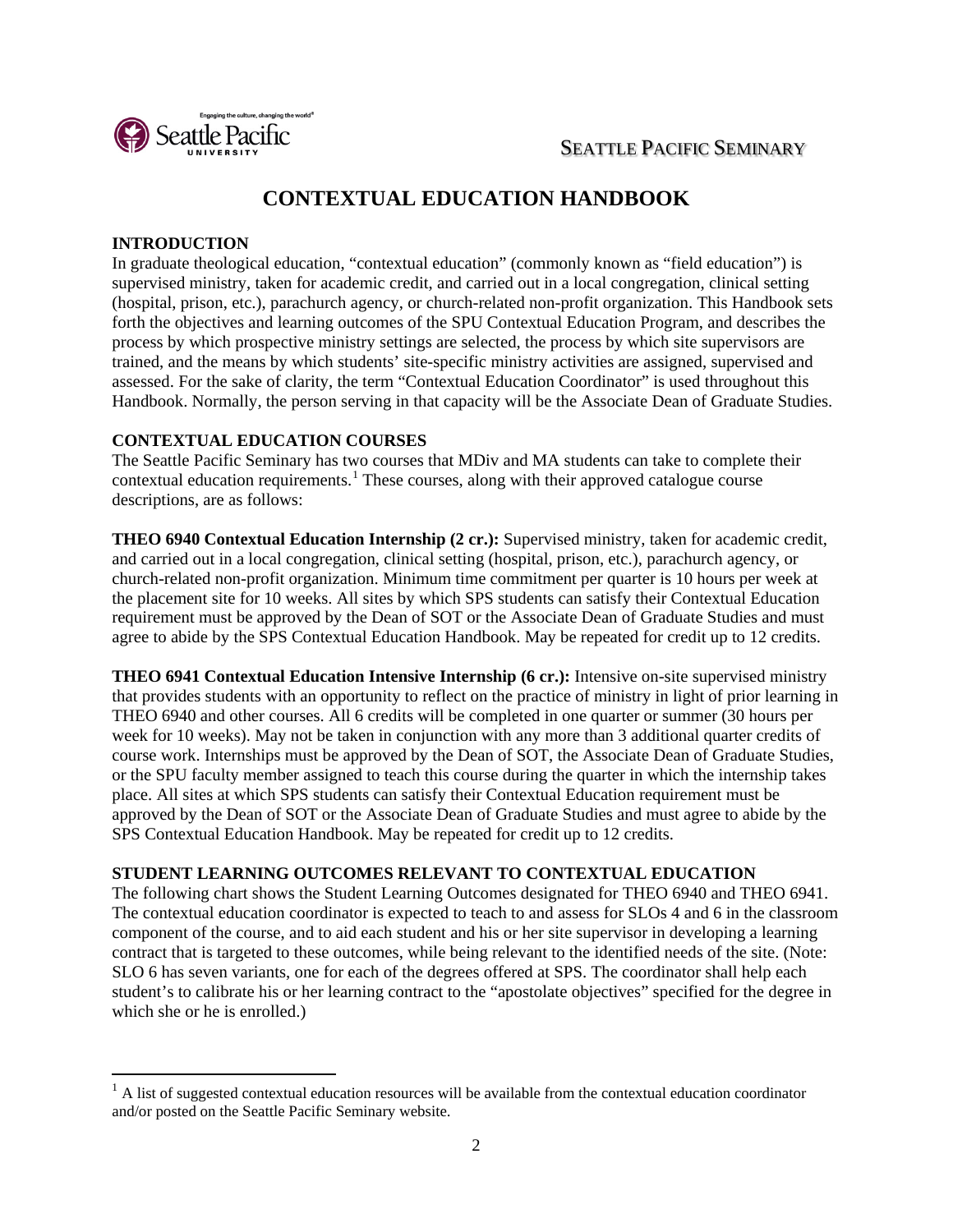| <b>Student Learning Outcomes</b>                                                                  | <b>Objectives: Academy, Abbey, Apostolate</b>                                                                                                                                                                                                                                                                                                                                                                                                                                                                                                                                                |
|---------------------------------------------------------------------------------------------------|----------------------------------------------------------------------------------------------------------------------------------------------------------------------------------------------------------------------------------------------------------------------------------------------------------------------------------------------------------------------------------------------------------------------------------------------------------------------------------------------------------------------------------------------------------------------------------------------|
| <b>SLO 4. Students will develop</b><br><b>Christian virtues and values.</b>                       | Students will demonstrate competence in ethical decision-making and problem-<br>i.<br>solving.<br>Students will display evident Christian character and integrity in their personal<br>ii.<br>and professional lives.<br>Students will exhibit confidence in their Christian faith and life<br>iii.<br>iv. Students will identify their own gifts, graces, talents and interests                                                                                                                                                                                                             |
|                                                                                                   | Students will be prepared for professional service.<br>V.<br>i.<br>Students will speak, write, preach and teach effectively.<br>Students will design and conduct meaningful liturgies.                                                                                                                                                                                                                                                                                                                                                                                                       |
| SLO 6a. (MDiv) Students will<br>practice the professional skills<br>suitable to their vocation.   | ii.<br>iii. Students will listen sensitively to all persons and provide compassionate and<br>effective pastoral care and counsel.<br>iv. Students will nurture others in the Christian faith, be exposed to various models<br>of church leadership, church planting and church revitalization, and engage in<br>ministry across cultural boundaries.<br>Students will plan, manage, evaluate, and improve their own work and that of<br>V.<br>their organization.<br>vi. Students will raise and manage funds ethically, effectively, and in accordance<br>with basic accounting principles. |
| SLO 6b. (MA-AAM) Students<br>will practice the professional<br>skills suitable to their vocation. | Students will speak, write, preach and teach effectively.<br>i.<br>Students will apply knowledge of Christian theology (scripture, history, doctrine<br>ii.<br>and ethics), racial, ethnic and gender reconciliation theory, intercultural<br>relations, and family systems to diverse ministry contexts.<br>iii. Students will apply knowledge of Asian American experience, culture and<br>identity to diverse ministry contexts.<br>iv. Students will plan, manage, evaluate, and improve their own work and that of<br>their organization.                                               |
| SLO 6c. (MA-BAT) Students<br>will practice the professional<br>skills suitable to their vocation. | Students will speak, write and teach effectively.<br>i.<br>Students will apply knowledge of Christian theology (Scripture, history,<br>ii.<br>doctrine and ethics) to service in church, parachurch, non-profit and for-profit<br>contexts.<br>iii. Students will apply knowledge of business, economics and organizational<br>leadership to service in church, parachurch, non-profit and for-profit contexts.<br>iv. Students will plan, manage, evaluate, and improve their own work and that of<br>their organization.                                                                   |
| SLO 6d. (MA-CL) Students will<br>practice the professional skills<br>suitable to their vocation.  | Students will speak, write, preach and teach effectively.<br>i.<br>Students will nurture others in the Christian faith, be exposed to various models<br>ii.<br>of church leadership, church planting and church revitalization, and engage in<br>ministry across cultural boundaries.<br>iii. Students will apply knowledge of business, economics and organizational<br>leadership to ministry in church, parachurch and Christian non-profit contexts.<br>iv. Students will plan, manage, evaluate, and improve their own work and that of<br>their organization.                          |
| SLO 6e. (MA-RIS) Students<br>will practice the professional<br>skills suitable to their vocation. | Students will speak, write and teach effectively.<br>i.<br>Students will apply knowledge of Christian theology (Scripture, history,<br>ii.<br>doctrine and ethics), racial, ethnic and gender reconciliation theory, intercultural<br>relations, and family systems to diverse ministry contexts.<br>iii. Students will plan, manage, evaluate, and improve their own work and that of<br>their organization.<br>iv. Students will speak, write and teach effectively.                                                                                                                       |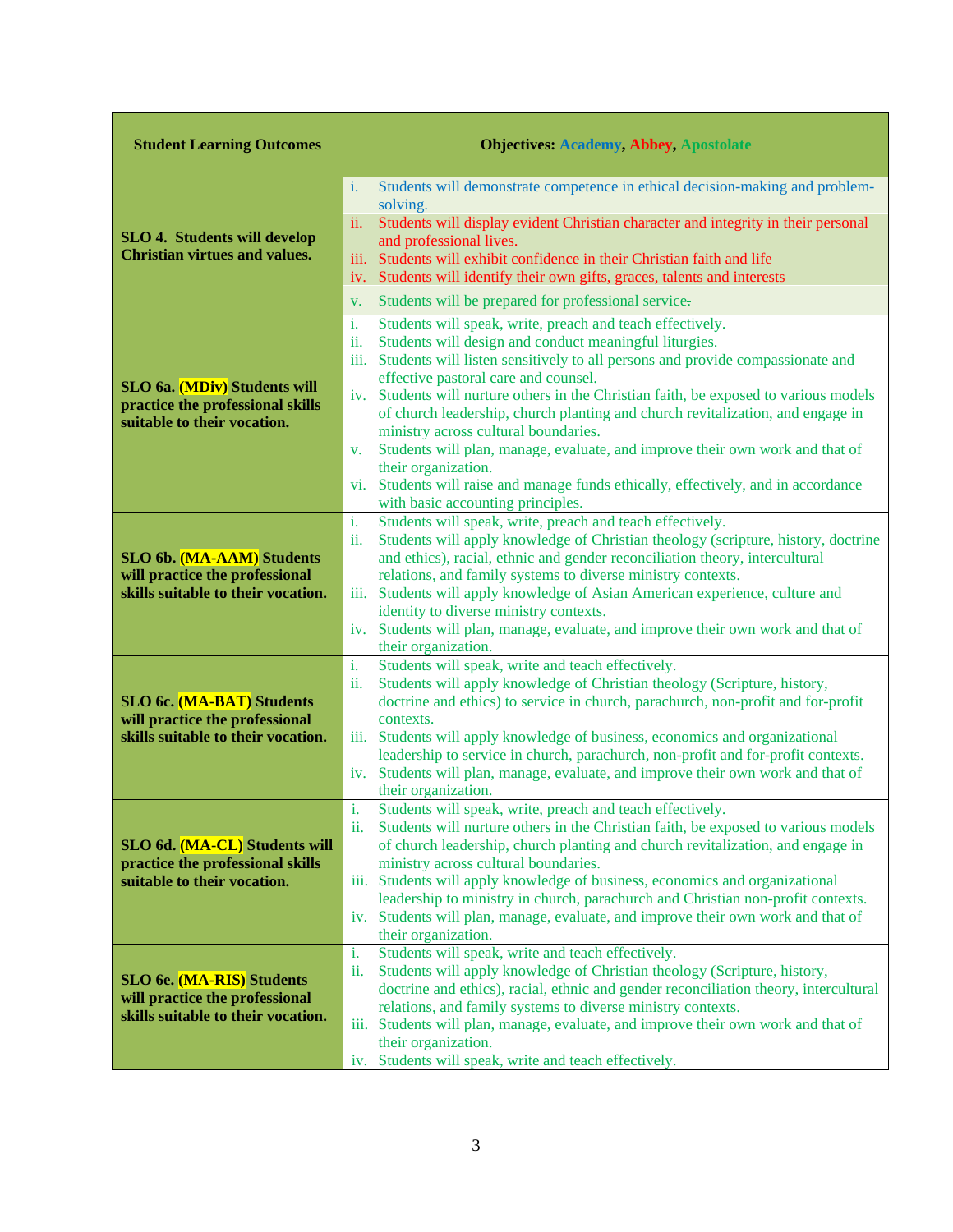| <b>SLO 6f.</b> (MA-CSc) Students<br>will practice the professional<br>skills suitable to their vocation. | 11. | Students will speak, write and teach effectively.<br>Students will be equipped for doctoral study in the theological interpretation of<br>Christian Scripture or<br>iii. Students will be equipped for the teaching of Christian Scripture in a local<br>congregation or Christian school. |
|----------------------------------------------------------------------------------------------------------|-----|--------------------------------------------------------------------------------------------------------------------------------------------------------------------------------------------------------------------------------------------------------------------------------------------|
|                                                                                                          |     | Students will speak, write and teach effectively.                                                                                                                                                                                                                                          |
| SLO 6g. (MA-CSt) Students                                                                                | 11. | Students will be equipped for doctoral study in theology or                                                                                                                                                                                                                                |
| will practice the professional                                                                           |     | iii. Students will be equipped with a broad theological framework for doctoral                                                                                                                                                                                                             |
| skills suitable to their vocation.                                                                       |     | study in any of the humanities or social sciences or                                                                                                                                                                                                                                       |
|                                                                                                          |     | iv. Students will be equipped for the educational ministry of the church or private                                                                                                                                                                                                        |
|                                                                                                          |     | Christian schools and undergraduate colleges.                                                                                                                                                                                                                                              |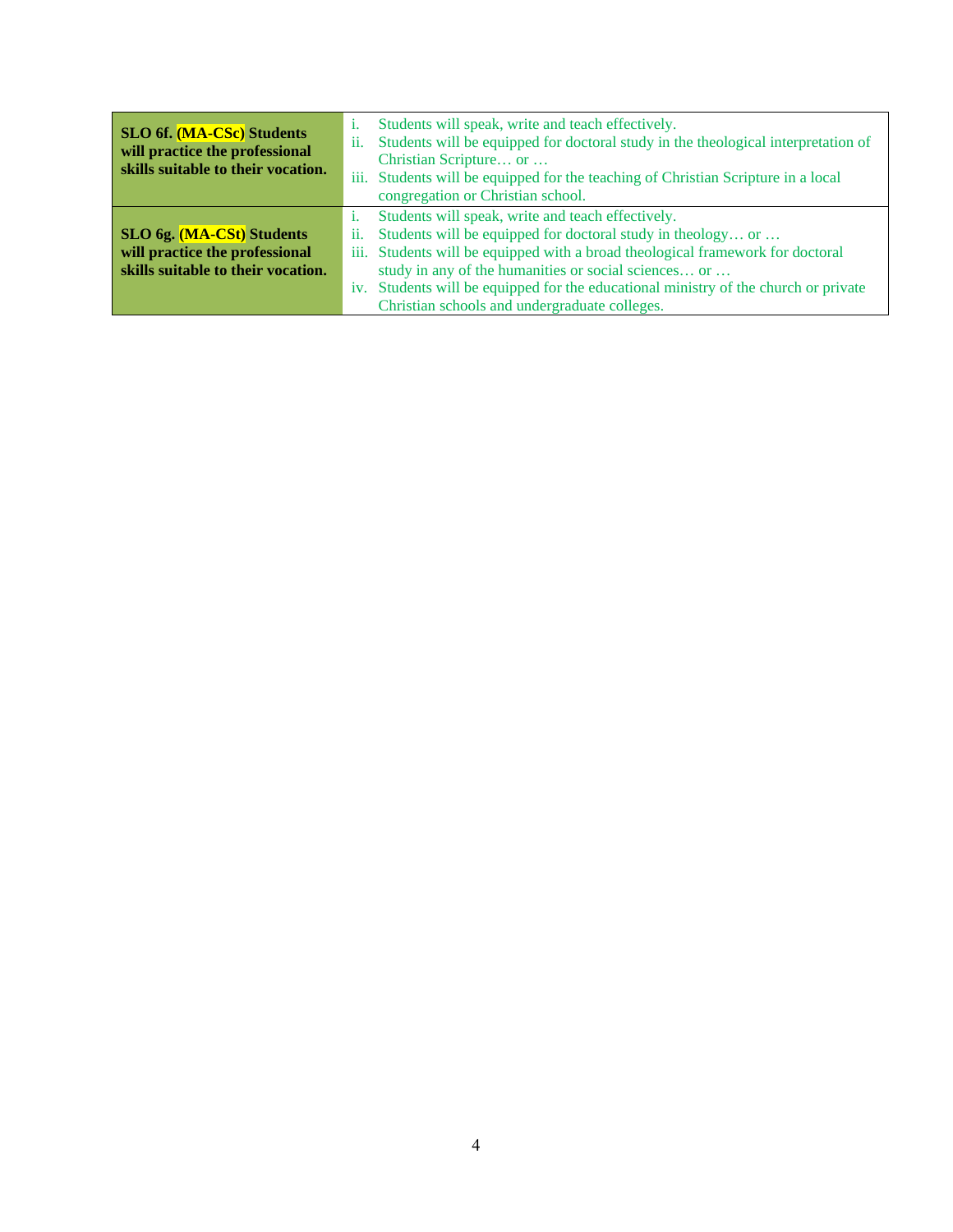## **MINISTRY AREAS FOR CONTEXTUAL EDUCATION STUDENTS**

An approved contextual education site will normally provide students with opportunities for supervised learning and growth in several of the 6 ministry areas listed below. An MDiv student is required to take a total of 12 credits of THEO 6940 and/or THEO 6941—equivalent to a total of about 600 hours of on-site work—and is expected to invest a total of about 100 hours of work in each of the 6 areas. A student enrolled in one of our professionally oriented MA programs, namely the MA in Asian American Ministry, the MA in Business and Applied Theology, the MA in Christian Leadership or the MA in Reconciliation and Intercultural Studies, is required to take a total of 6 credits of THEO 6940 and/or THEO 6941—equivalent to a total of about 300 hours of on-site work. In conjunction with the site supervisor and the SPS instructor, the student should select at least 3 of the 6 ministry areas to focus on and divide his or her on-site work as evenly as possible among the areas chosen. A student enrolled in one of our academically oriented MA programs (MA-Christian Scripture or MA-Christian Studies) is required to take a total of 2 credits of THEO 6940 and/or THEO 6941—equivalent to a total of about 100 hours of on-site work. The bulk of this time should be devoted to Ministry Area No. 2: Teaching Ministry, though some attention to one or more of the other areas may be appropriate. Every student enrolled in THEO 6940 or THEO 6941 is expected to design a contract (described in detail below) that identifies the ministry areas on which she or he is focusing and identifies the specific activities he or she will be performing with respect to each area. The contract will also demonstrate how the student's on-site and classroom work will enable him or her to meet the Student Learning Objectives designated for THEO 6940 and THEO 6941, as shown above.

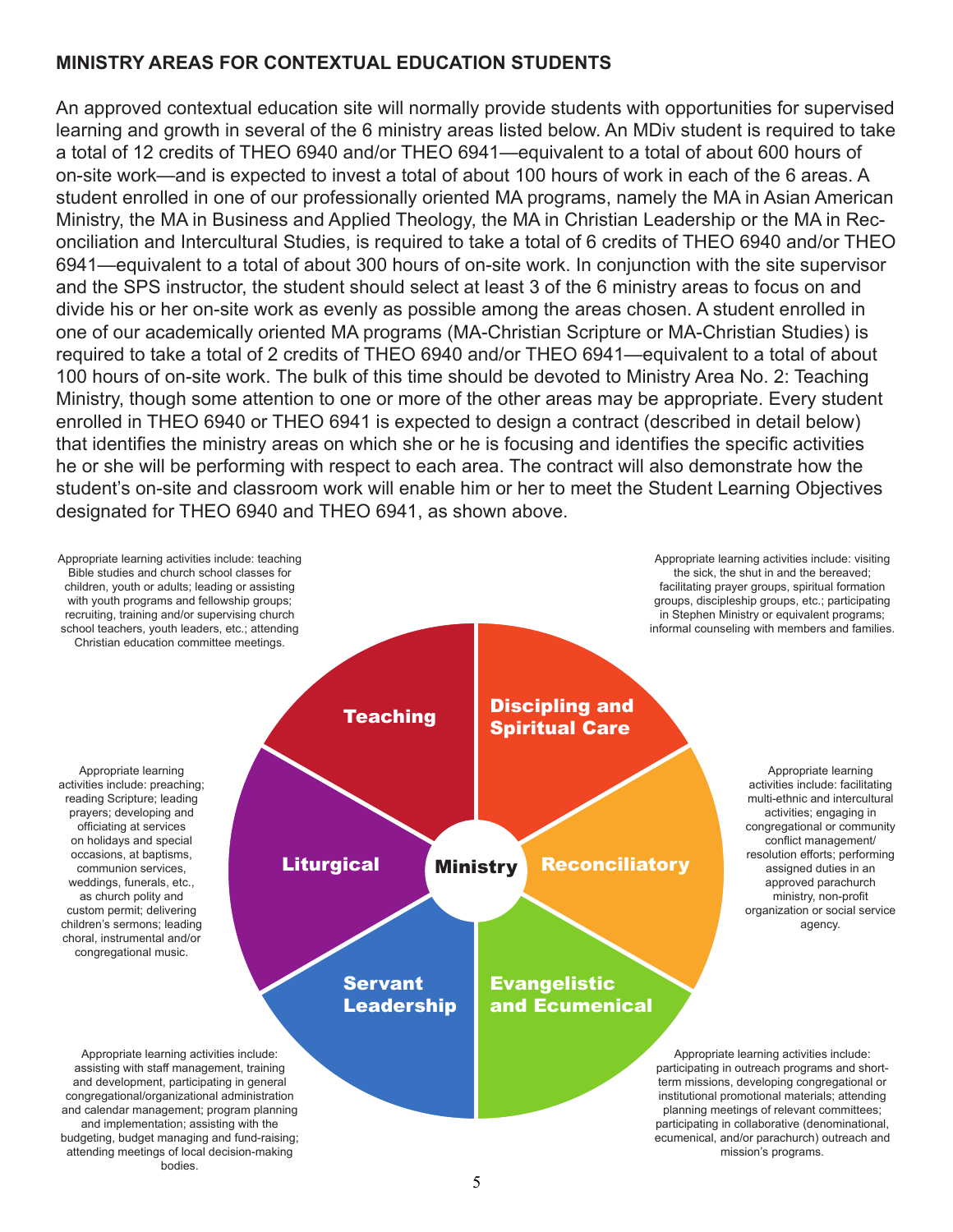### **CONTEXTUAL EDUCATION CONTRACT**

The Contextual Education Contract (CEC) is a document that organizes the agreement between the supervisor, student, and Contextual Education Coordinator. The Contract explains the *requirements*, *responsibilities, and expectations* of each role as all parties work together to meet the Contextual Education objectives at a particular ministry site. Most importantly, the CEC outlines the student's ministry learning goals and activities, which are developed in partnership with the supervisor, and serves as a reference for accountability and evaluation throughout the contextual education process. Each student will submit one contract for the full academic year,<sup>[1](#page-5-2)</sup> and a completed CEC form must be signed by all involved parties and should be submitted to the Contextual Education Coordinator by the end of the second week of the first quarter in which Contextual Education is registered.

### <span id="page-5-0"></span>**SITE SUPERVISORS**

The Supervisor plays a crucial role in the development of the CEC and the overall process of mentoring a student in ministry. All supervisors must meet the requirements for eligibility, complete the specific responsibilities as listed, and adhere to the general expectations.

<span id="page-5-1"></span>Requirements of Site Supervisors:

- 1. Service in a related full-time ministry position for a minimum of three years.
- 2. Active service in current position for at least one year.
- 3. Formal theological training (e.g. seminary-level theological training or equivalent<sup>[2](#page-5-3)</sup>).
- 4. Commitment to spending at least one hour per week in one-on-one meetings with the student.
- 5. Commitment to completing required assignments in a timely manner (including completion of the CEC with the student at the start of the internship and evaluation of the student's work at the end of each quarter).

Supervisor Application:

In addition to these requirements, supervisors must complete an application and participate in an orientation and training session. An approved application must be submitted to the Contextual Education Coordinator prior to Contextual Education registration.

Specific Responsibilities of the Site Supervisor:

- 1. Collaboratively develop the CEC with the student during the first two weeks of the first quarter in which Contextual Education is registered.
- 2. Facilitate the constructive participation of the church (e.g. lay leadership) or institution in the ministry of the student.
- 3. Oversee a weekly one-on-one meeting with the student for discussion, theological reflection, and prayer, with an emphasis on the learning goals, activities, and spiritual formation of the student.
- 4. Submit a formal evaluation of the student's work each quarter (or at the end of the experience for students enrolled in THEO 6941) to the Contextual Education Coordinator.

<span id="page-5-2"></span> $1$  The CEC can be amended if necessary; however, substantial changes in the contract must be submitted and approved by the Contextual Education Coordinator.

<span id="page-5-3"></span><sup>2</sup> Exceptions for special cases can be made with approval of the Contextual Education Coordinator.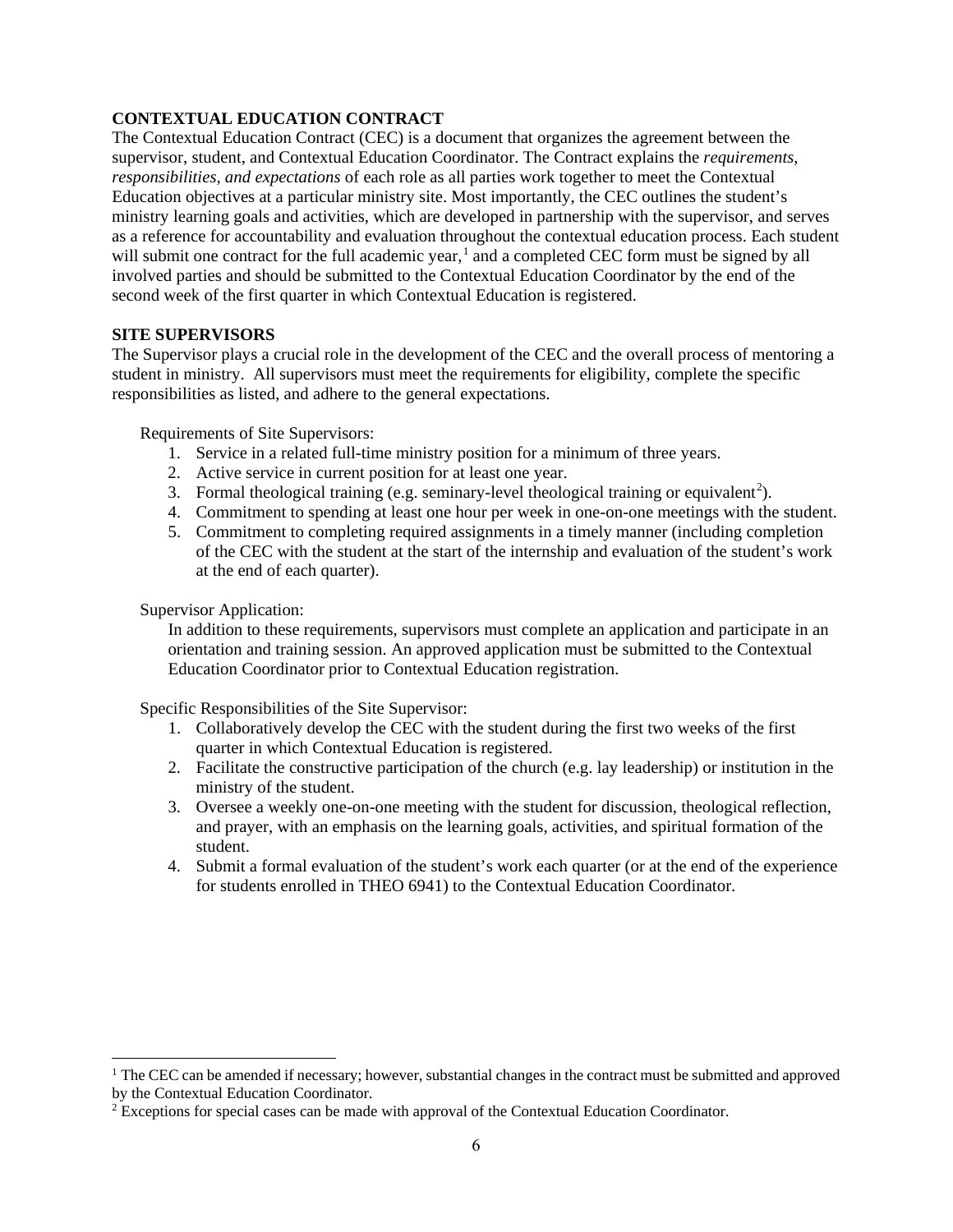General Expectations of the Site Supervisor:

- 1. Help students to integrate theological study with practical ministry.
- 2. Provide guidance and support for the student's professional growth and competence, spiritual and theological formation, and vocational discernment.
- 3. Create a structure that is challenging and educational in an atmosphere that is open and honest about the opportunities and difficulties of ministry.
- 4. Provide personal support and encouragement to the student as appropriate over the course of the Contextual Education.

#### <span id="page-6-0"></span>**STUDENTS**

The student is responsible for adhering to the objectives and guidelines as described in this Handbook. General questions and formal inquiries should be directed to the Contextual Education Coordinator.

Specific Responsibilities of the Student:

- 1. Craft learning goals and activities in partnership with the Supervisor that correlate with both the objectives in the Contextual Education Handbook and the particularity of the ministry site.
- 2. Oversee the completion of the CEC form before it is submitted to the Contextual Education Coordinator.
- 3. Fulfill the course requirements as set by the Contextual Education Coordinator, including quarterly responses to reflection questions (see Appendix B).
- 4. Complete a year-end evaluation of the site and supervisor at the end of the Contextual Education process.

General Expectations of the Student:

- 1. Honor the commitment of 10 hours per week of on-site involvement (or 30 hours/week for Contextual Education Internships).
- 2. Adhere to the Community Standards and Policies of the University as stated in Appendix C.
- 3. Students are expected to work during major church holidays that fall in the quarter in which they are registered for the internship. Other holiday work schedules are to be negotiated between the student and the site supervisor.

#### **CONTEXTUAL EDUCATION AND CLINICAL PASTORAL EDUCATION**

- 1. An SPS MDiv student may satisfy 2 of his or her 12 required Contextual Education credits at a certified Clinical Pastoral Education site. The cost of taking a CPE program will be borne by the student. Regular tuition for the academic credits awarded for successful completion of the CPE program must also be paid to Seattle Pacific University.
- 2. A certified CPE Supervisor is not expected to reconfigure his or her program in accordance with the SPS Student Learning Outcomes stated on pp. 2-4 above. But he or she is expected to work with the student and the Contextual Education Coordinator in developing a Contextual Education Contract that delineates the ministry learning goals and activities characteristic of his or her program, and to complete the Summative Evaluation Form (printed below) when at the student completes the program.

Note: Please see website for the 1) Contextual Education Contract Form, 2) Contextual Education Supervisor Application, 3) Contextual Education Quarterly Student Evaluation Form, 4) Contextual Education Summative Student Evaluation Form, and 5) Contextual Exucation Supervisor and Site Evaluation Form.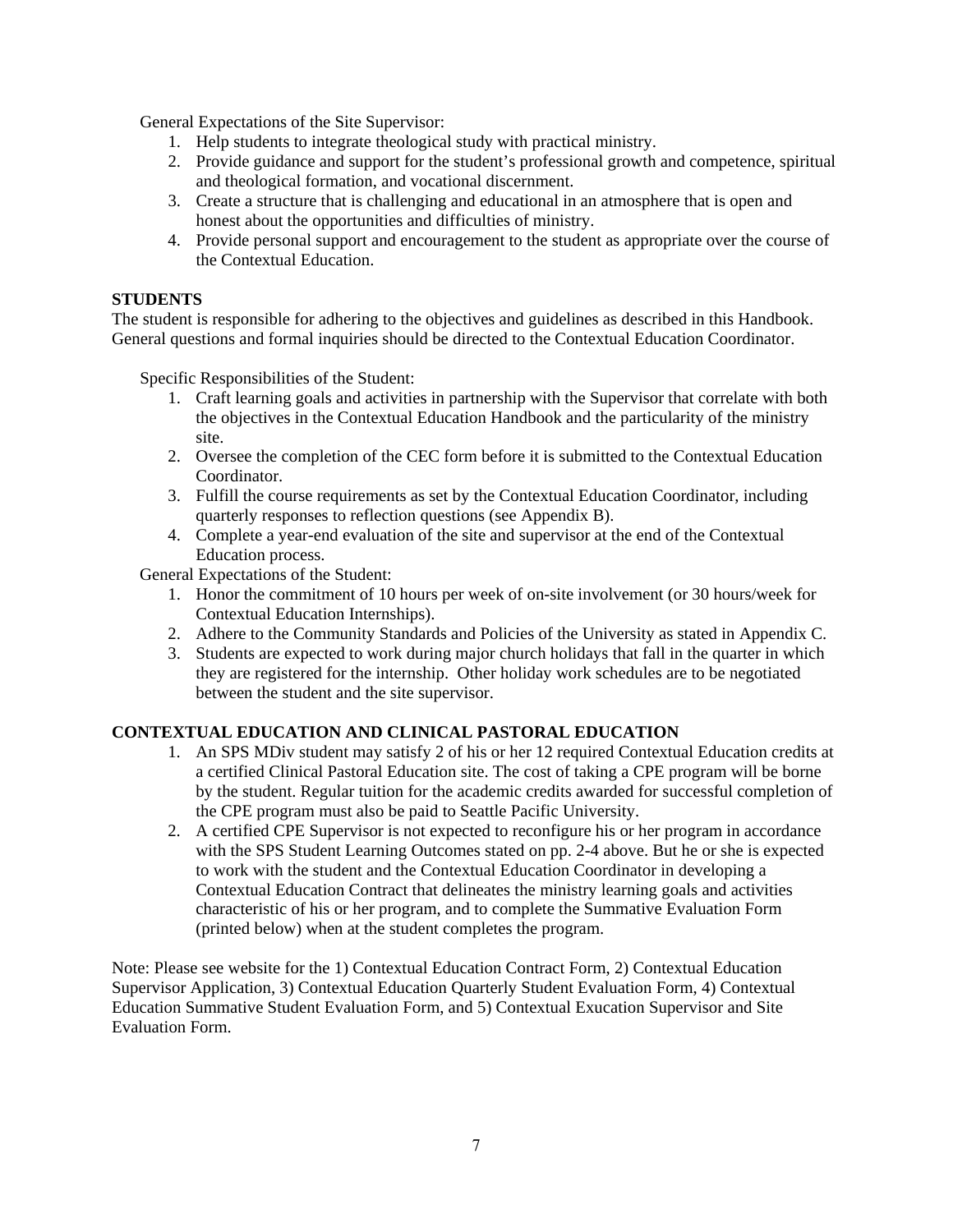# <span id="page-7-0"></span>**APPENDIX A: CONTEXTUAL EDUCATION REFLECTION QUESTIONS**

### **Suggested Reflection Questions to be answered in connection with THEO 6940 Contextual Education Internship (i.e., yearlong, 10 hour/week CE placements)**

The answers to the following four questions must be submitted in essay form to the Contextual Education Coordinator no later than the last day of each academic quarter in which you are enrolled in THEO 6940.

- 1. Describe in as much detail as possible a significant *interpersonal encounter* you had this quarter with one or more people associated with the congregation, institution or agency you are serving. Who initiated the encounter, and why? How long did it last? What was said by whom? What was the emotional tone of the exchange? What issues of spiritual, moral and/or theological significance arose, and how did you address them? How did the conversation end? If you could go back and do the conversation over, what would you say or do differently, and why?
- 2. Describe in as much detail as possible a significant event (e.g., a worship service, business meeting, Sunday School class, youth group meeting, social gathering, etc.) that took place this quarter in your congregation, institution, or agency you are serving. What was your role in planning and executing this event? Who did you work with? What theological themes were implicit or explicit in what transpired? How did your analysis of socio-cultural and organization context of your ministry setting shape the way you contributed to the planning and execution of the event? What administrative competencies (e.g., your knowledge of church polity, budgeting, finances or technology), and/or executive skills (e.g., in time management, decision-making or strategic planning) did you bring to bear on this event? What surprises occurred before, during or after the event? If you could go back and do it over, how would you "stage-manage" it differently, and why?
- 3. Describe the concrete ways in which your work in the classroom was put to use in your ministry setting this quarter. Be as specific as possible—note the particular concepts (from lectures, readings, or class discussions) or materials (books, articles, etc.) that you engaged and the particular classes in which you encountered them.
- 4. You are a practical theologian. The diligent study of Scripture, church history, theology and ethics, and the faithful practice of the means of grace (prayer, meditation, journaling, fasting, almsgiving, etc.) are not simply *preparatory* to your career in ministry. Rather, they are integral, indispensable and ongoing *parts* of faithful and effective ministry. What did your time devoted to God this quarter teach you…
	- A. about God's nature, or about God's activity in your own life, in the life of those with whom you minister, or in the wider the world? [Answer this with specific reference to things you have learned in connection with the "academic" and "apostolic" components of the SPS program.]
	- B. about your vocation as a minister of the gospel, about your responsibilities as a husband/wife, father/mother, friend, and citizen, and about handling the tensions and conflicts among these various roles? [Answer this with specific reference to things you have learned in connection with the "abbey" component of the SPS program.

The following two questions (in addition to the four above) are to be answered at the conclusion of the academic year: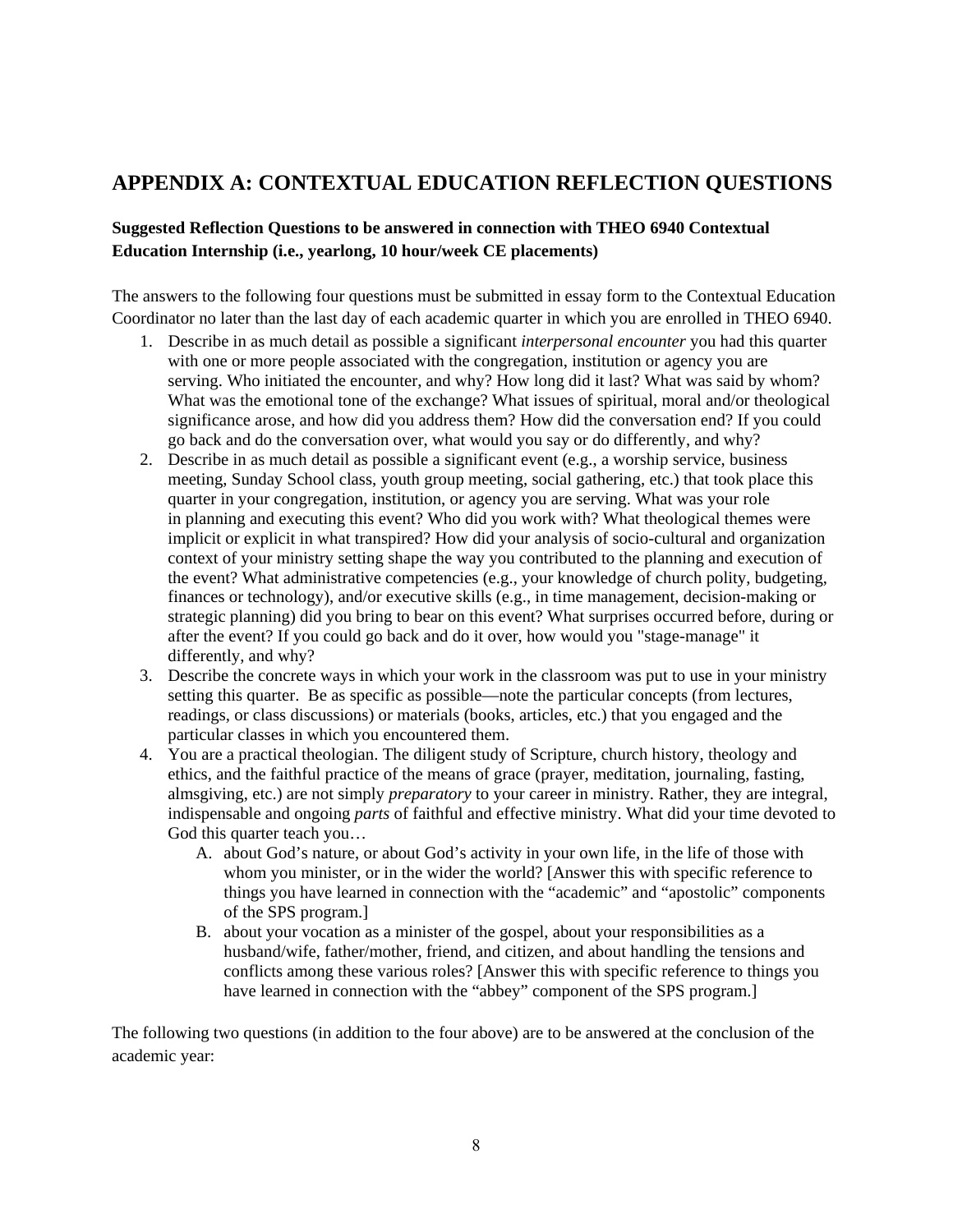- 5. Describe the means by which you came to understand the socio-economic and organizational context of your ministry setting. What challenges did you face in this process? What did you learn that will be useful in interpreting future ministry settings?
- 6. Describe your current vocational self-understanding, integrating the theological/missional vision that frames your ministry with your assessment of your current pastoral, administrative, and relational strengths and weaknesses. Be sure to indicate concretely how this ministry placement helped to shape this vocational self-understanding.

### **Suggested Reflection Questions to be answered in connection with THEO 6941 Contextual Education Intensive Internship (i.e., full-time CE placements)**

The answers to the following four questions must be submitted in essay form to the Contextual Education Coordinator no later than September 20 of the year in which you are enrolled in THEO 6941.

- 1. Describe in as much detail as possible three significant *interpersonal encounters* you had with one or more people associated with the congregation, institution or agency you are serving. Who initiated the encounters, and why? How long did the encounters last? What was said by whom? What was the emotional tone of the exchanges? What issues of spiritual, moral and/or theological significance arose, and how did you address them? How did the conversations end? If you could go back and do the conversations over, what would you say or do differently, and why?
- 2. Describe in as much detail as possible three different significant events (e.g., a worship service, business meeting, church school class, youth group meeting, social gathering, etc.) that took place in your congregation, institution, or agency you are serving. What was your role in planning and executing these events? Who did you work with? What theological themes were implicit or explicit in what transpired? How did your analysis of socio-cultural and organization context of your ministry setting shape the way you contributed to the planning and execution of the events? What administrative competencies (e.g., your knowledge of church polity, budgeting, finances or technology), and/or executive skills (e.g., in time management, decision-making or strategic planning) did you bring to bear on these events? What surprises occurred before, during or after the events? If you could go back and do it over, how would you "stage-manage" the events differently, and why?
- 3. Describe the concrete ways in which your work in the classroom was put to use in your ministry. Be as specific as possible—note the particular concepts (from lectures, readings, or class discussions) or materials (books, articles, etc.) that you engaged and the particular classes in which you encountered them.
- 4. You are a practical theologian. The diligent study of Scripture, church history, theology and ethics, and the faithful practice of the means of grace (prayer, meditation, journaling, fasting, almsgiving, etc.) are not simply *preparatory* to your career in ministry. Rather, they are integral, indispensable and ongoing *parts* of faithful and effective ministry. What did your time devoted to God during the internship teach you…
	- A. about God's nature, or about God's activity in your own life, in the life of those with whom you minister, or in the wider the world? [Answer this with specific reference to things you have learned in connection with the "academic" and "apostolic" components of the SPS program.]
	- B. about your vocation as a minister of the gospel, about your responsibilities as a husband/wife, father/mother, friend, and citizen, and about handling the tensions and conflicts among these various roles? [Answer this with specific reference to things you have learned in connection with the "abbey" component of the SPS program.]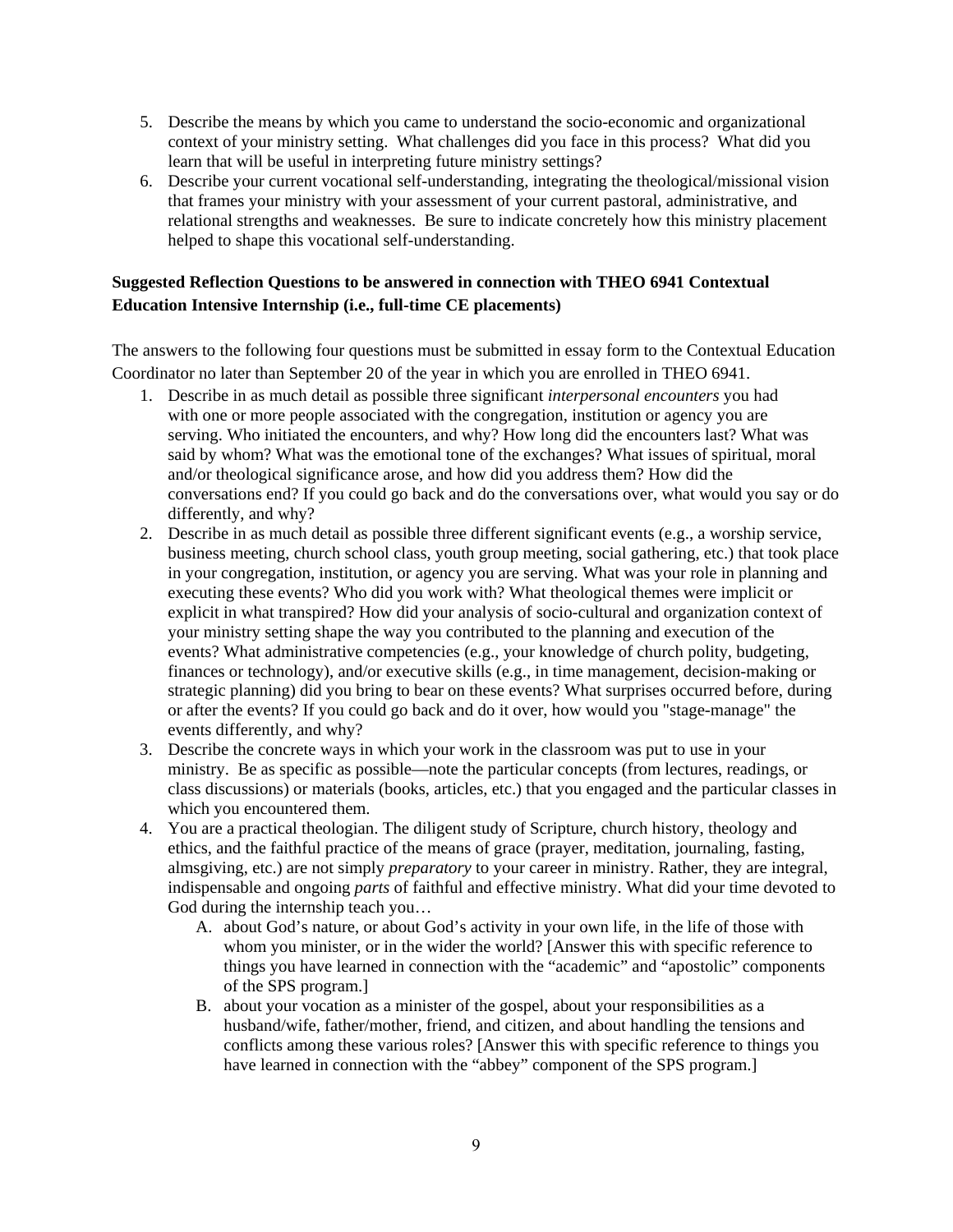- 5. Describe the means by which you came to understand the socio-economic and organizational context of your ministry setting. What challenges did you face in this process? What did you learn that will be useful in interpreting future ministry settings?
- 6. Describe your current vocational self-understanding, integrating the theological/missional vision that frames your ministry with your assessment of your current pastoral, administrative, and relational strengths and weaknesses. Be sure to indicate concretely how this ministry placement helped to shape this vocational self-understanding.

# <span id="page-9-0"></span>**APPENDIX B: SEATTLE PACIFIC UNIVERSITY COMMUNITY STANDARDS AND POLICIES**

These Community Standards and Policies can also be found in the "Student Life" section of the Graduate Catalog.

### **Behavioral Expectations**

Seattle Pacific University's standards for behavior are representative of the University's identity and are designed to provide a positive learning environment while promoting the intellectual, social, spiritual, and physical well-being of students. The context for Seattle Pacific community standards, explained below, reflects the University's commitment to its Christian philosophy of education in the tradition of its Wesleyan heritage. Any questions regarding these statements should be addressed to the chief judicial officer or the dean of student life in the [Office of Student Life.](http://www.spu.edu/depts/studentlife/)

### **Context for Community Standards**

As the University develops and implements its policies relative to lifestyle expectations, the standards are shaped and informed by four sources: legal authority (local, state, and federal law), Scripture, historic Christian tradition, and the [mission of the University.](http://www.spu.edu/acad/GRCatalog/20090/mission.asp)

**Legal Authority.** Local, state, and federal laws address matters that directly influence University policy. Theft, possession or use of illegal substances, under-age use or possession of alcohol, any kind of harassment, physical abuse against persons or property (rape, assault, and vandalism), possession of firearms on campus, and violations of copyright laws are examples of the way laws interface with policy.

**Scripture.** Scripture addresses issues relating to matters of character and integrity that impact the community and the relationships of those who are a part of the community. We affirm that all persons are of sacred worth and affirm that God's grace is available to all.

The University provides [counseling services](http://www.spu.edu/depts/scc/) for those who need help in clarifying personal character issues, relational and behavioral; or those struggling with issues of morality and moral behavior.

**Historic Christian Tradition and the University Mission.** This area is the most difficult to define because our community is diverse in its concerns over certain issues. Nonetheless, our roots and values are deeply connected to the Free Methodist and other evangelical Christian churches. Evangelical churches are those that find their authority in God's word and stress the need for a personal, redemptive faith in Jesus Christ.

### **Conduct Code**

Community expectations are the general standards that govern the personal conduct of all students and student organizations at SPU. Behaviors for which students or student organizations are subject to disciplinary action include, but are not limited to the following: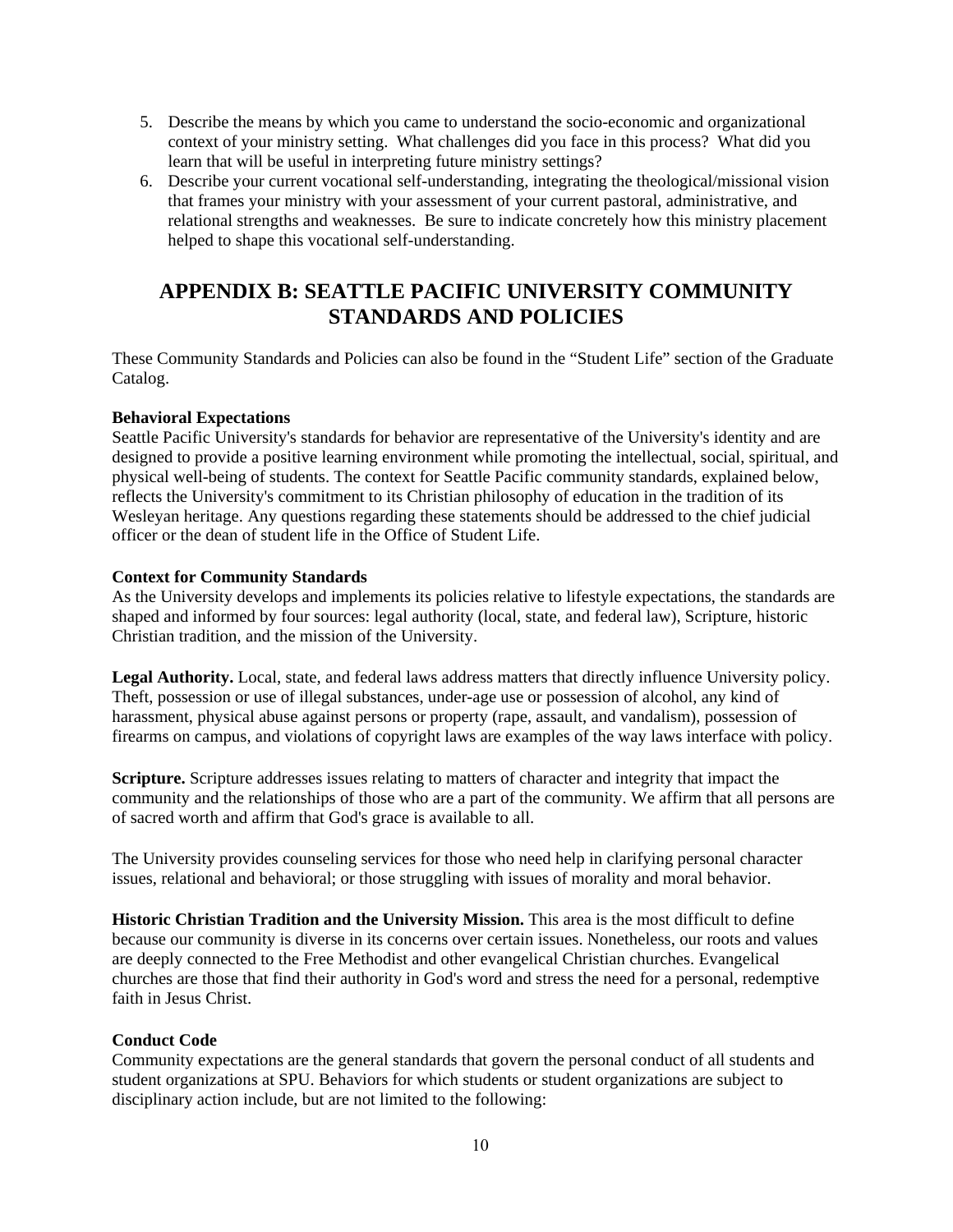- Actions that constitute violations of municipal, state, or federal law. The University reserves the right to follow its normal conduct process whenever a student is accused of a criminal act, regardless of the location of its occurrence and regardless of whether civil or criminal proceedings have been instituted against the student.
- Actions that interfere with the educational process or the administration of the University, including those that obstruct or disrupt the use of University premises, buildings, rooms or passages, or which incite a disturbance.
- Dishonesty such as cheating or plagiarism; knowingly furnishing false information; alteration or unauthorized use of University documents, records or property; or the misuse of student identification.
- Participation in any actions that involve discrimination or harassment based on race, color, national origin, religion, disability, or gender.
- Any form of coercive or unwelcome sexual behavior, including sexual assault, rape, acquaintance rape, indecent liberties, or related actions.
- Activities that cause or threaten emotional, mental, or physical harm or suffering; that demean the dignity of any individual; or that interfere with one's academic process. Examples of such actions are verbal threats or abuse, harassment, intimidation, threatened or actual physical assault, or consistent disregard for the rights and welfare of others.
- Conduct or activities that are lewd, indecent, or obscene, whether demonstrative, visual, verbal, written, or electronic (see the [Acceptable Use Policy Statement\)](http://www.spu.edu/CISHelpDesk/policies/user/).
- Failure to comply with the directions of authorized University officials in the performance of their duties, including the failure to comply with the terms of disciplinary sanction. This also includes the failure to identify oneself when requested to do so.
- False reporting or warning of an impending fire, bombing, crime or emergency, or tampering with safety equipment.
- Unauthorized possession of, or damage to, University property or services, or property belonging to others. Unauthorized presence in, or unauthorized use of or duplication of keys to, University premises or property.
- Possession, use or display on University property of any firearms, weapons, fireworks, live ammunition, incendiary devices, or other items that are potentially hazardous to members of the campus community.
- Activities that may cause damage or constitute a safety or health hazard or interfere with the academic process. Such activities include, but are not limited to, entering or exiting buildings through the windows; throwing, projecting, or dropping items that may cause injury or damage; and pranks that create safety and health hazards for others and/or cause damage to University or personal property.

### **Seattle Pacific University Nondiscrimination/Grievance Policy**

It is the policy of Seattle Pacific University not to discriminate on the basis of race, color, national origin, sex, age, or disability in its programs or activities, as required by applicable laws and regulations.

As a religious educational institution operating under the auspices of the Free Methodist Church of North America, Seattle Pacific University is permitted and reserves the right to prefer employees or prospective employees on the basis of religion.

If you have any questions regarding this policy, please contact either of the following persons:

Associate Vice President for Academic Affairs/Dean of Student Life Campus Location: Room 209, Student Union Building Seattle Pacific University 3307 Third Avenue West, Suite 212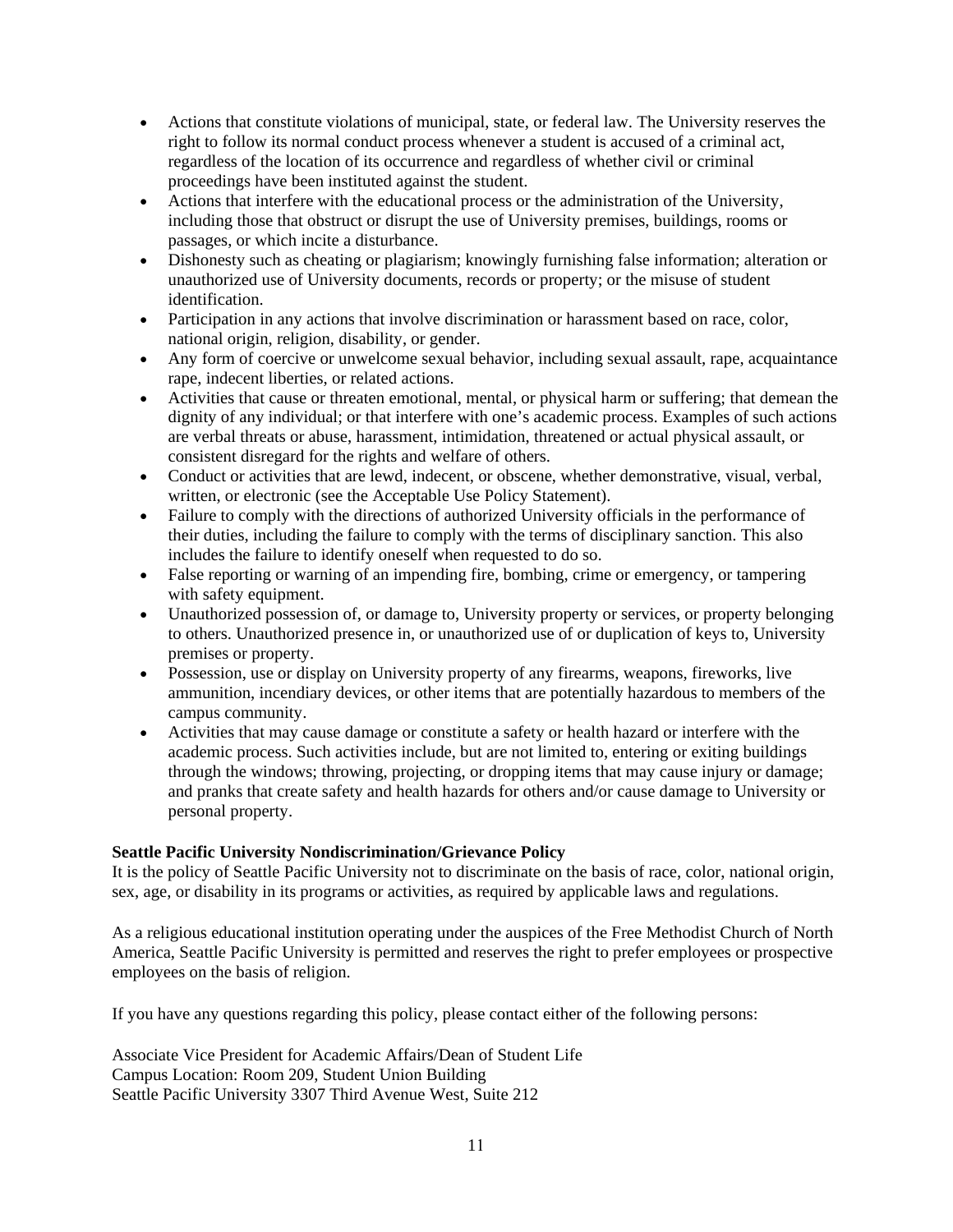Seattle, Washington 98119-1950 206-281-2481

Director of Human Resources Campus Location: 330 West Nickerson Street Seattle Pacific University 3307 Third Avenue West, Suite 302 Seattle, Washington 98119-1957 206-281-2809

If you believe you may have been discriminated against in violation of this policy, please immediately contact one of the individuals designated above. Copies of the grievance procedures may be obtained from the above designated individuals; the [Office of Student Life;](http://www.spu.edu/depts/studentlife/) the [Office of Human Resources;](http://www.spu.edu/depts/hr/) and copies of the grievance procedures are also [found here.](http://www.spu.edu/depts/hr/staffHandbook/newhandbook/nondiscrimination.htm#grievance)

This publication is certified as true and correct in content and policy as of the date of publication. The University reserves the right, however, to make changes of any nature in programs, calendar, academic policy, or academic schedules whenever these are deemed necessary or desirable, including changes in course content, class rescheduling, and the canceling of scheduled classes or other academic activities.

#### **Disciplinary Appeals**

Students have the opportunity for a self-initiated appeal of a disciplinary action. Appeals may be addressed in writing to the appropriate University official within 48 hours of receipt by the student of the written notice of disciplinary action. The University attempts to provide ample information about community structures, expectations, and practices to all members, especially to those who are new each year. If you would like more information about behavioral standards or the disciplinary process, contact the chief judicial officer or the office of the dean of student life.

#### **Sexual Harassment**

Seattle Pacific University is committed to maintaining an academic and social environment free of sexual harassment and assault. Members of our community have the right to work, study, and communicate with each other in an atmosphere free from unsolicited and unwelcome communication of a sexual nature. Sexual harassment is a form of misconduct that violates the integrity and trust in human relationships. Sexual harassment does not refer to occasional appropriate compliments.

Rather, it is behavior that is personally intrusive, offensive, debilitating to morale, and insulting to human worth and dignity. Sexual harassment of students is marked by inappropriate sexually oriented attention by anyone (faculty member, staff member, or student) who is in a position to determine a student's grade or to adversely affect the student's academic performance, job performance, professional future, participation in campus activities, use of campus services and facilities, or ability to function comfortably in the SPU community.

Students who believe they have been sexually harassed or who have concerns about the appropriateness of faculty, staff, or student behavior may seek support and counsel from among a variety of helpful campus resources and people trained in the prevention of sexual harassment. The consultation will remain confidential if the student wishes. Formal complaints of sexual harassment may be addressed to the dean of student life (206-281-2481), the director of human resources (206-281-2809) or the Office of Academic Affairs (on campus, 206-281-2125). Further information and SPU's complete statement concerning sexual harassment is available from the [Office of Student Life](http://www.spu.edu/depts/studentlife/) (206-281-2481), [Human](http://www.spu.edu/depts/hr/)  [Resources](http://www.spu.edu/depts/hr/) (206-281-2809), or [Safety and Security](http://www.spu.edu/depts/security/) (206-281-2922).